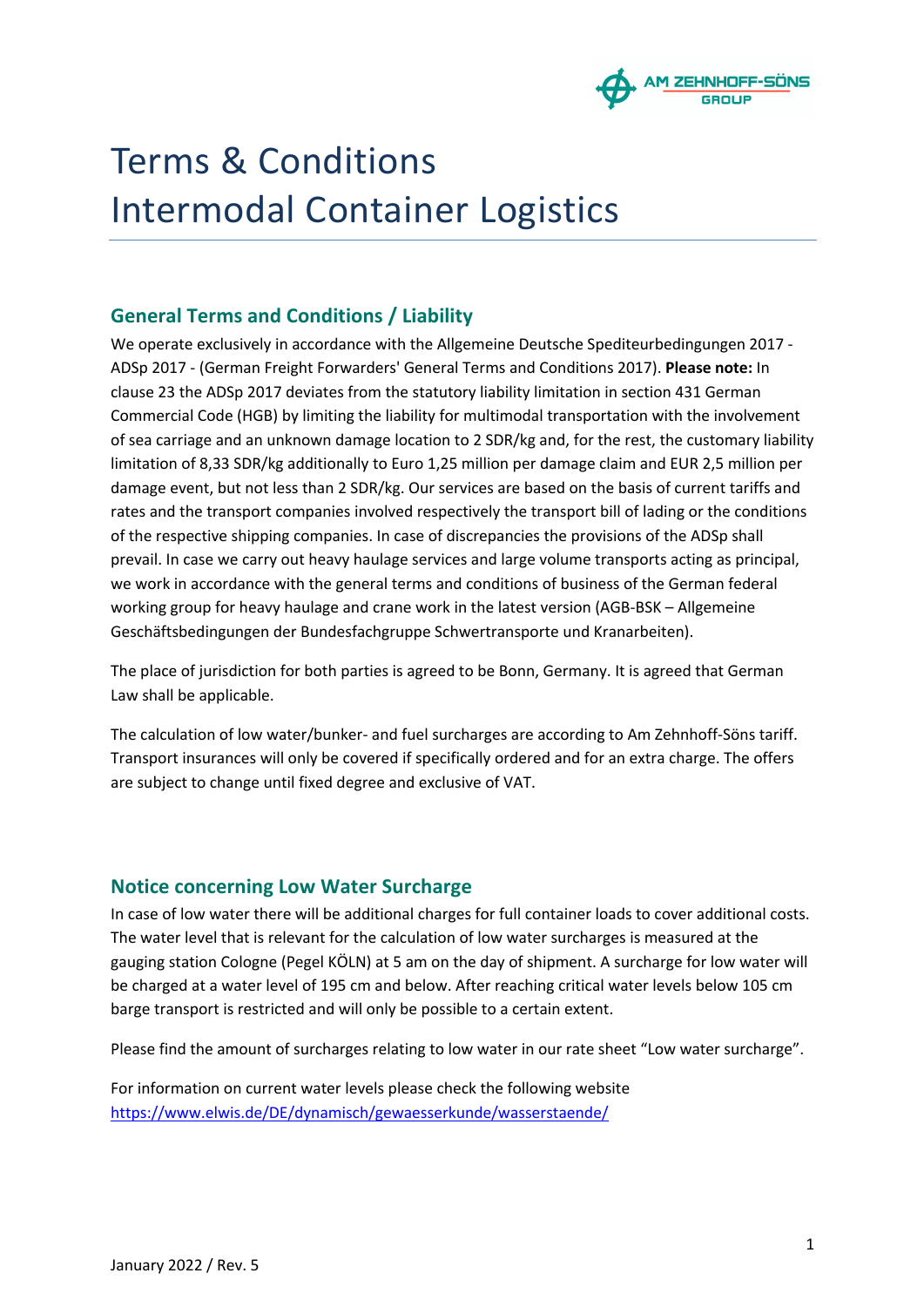

## **Notice concerning payment of Detention/Demurrage**

Detention and demurrage charges can only be covered if we are responsible for the circumstances leading to such charges. Under no circumstances will we assume liability for circumstances that are beyond our control, such as high or low water, extreme weather conditions, delays at sea ports or similar circumstances.

## **Notice concerning cancellations (all transport modes)**

We reserve the right to charge dead freight in case of cancellations or transfers at short notice (e.g. delay of ocean vessel). The costs for dead freight may be up to 100% of the agreed freight.

We will always inform about dead freight in writing.

## **Information on waiting times and extra costs**

The estimated time for pickup or delivery of a container at a seaport terminal is one hour. At inland terminals the calculated time frame for pickup or delivery of a container is thirty (30) minutes. For multistops at custom offices or veterinary inspection offices we calculate a time frame of thirty (30) minutes respectively. Please note that we reserve the right to charge extra costs for longer waiting times than those mentioned above.

The billing of waiting times will be based on receipts. If there is no receipt it may also be possible that the invoiced waiting time is verified by the telematics data of the respective truck.

A delivery at the agreed time is also considered in time if the actual arrival at the loading/unloading place is up to 15 minutes later than agreed.

#### **Notice concerning deadline for booking entries**

We will not be held responsible for extra costs that arise due to incorrect data transferred to us.

All data concerning transportation of import containers have to be provided at least 48 hours before the pickup of the container.

All data concerning transportation of export containers have to be provided at least 12 hours prior to the scheduled departure of the train.